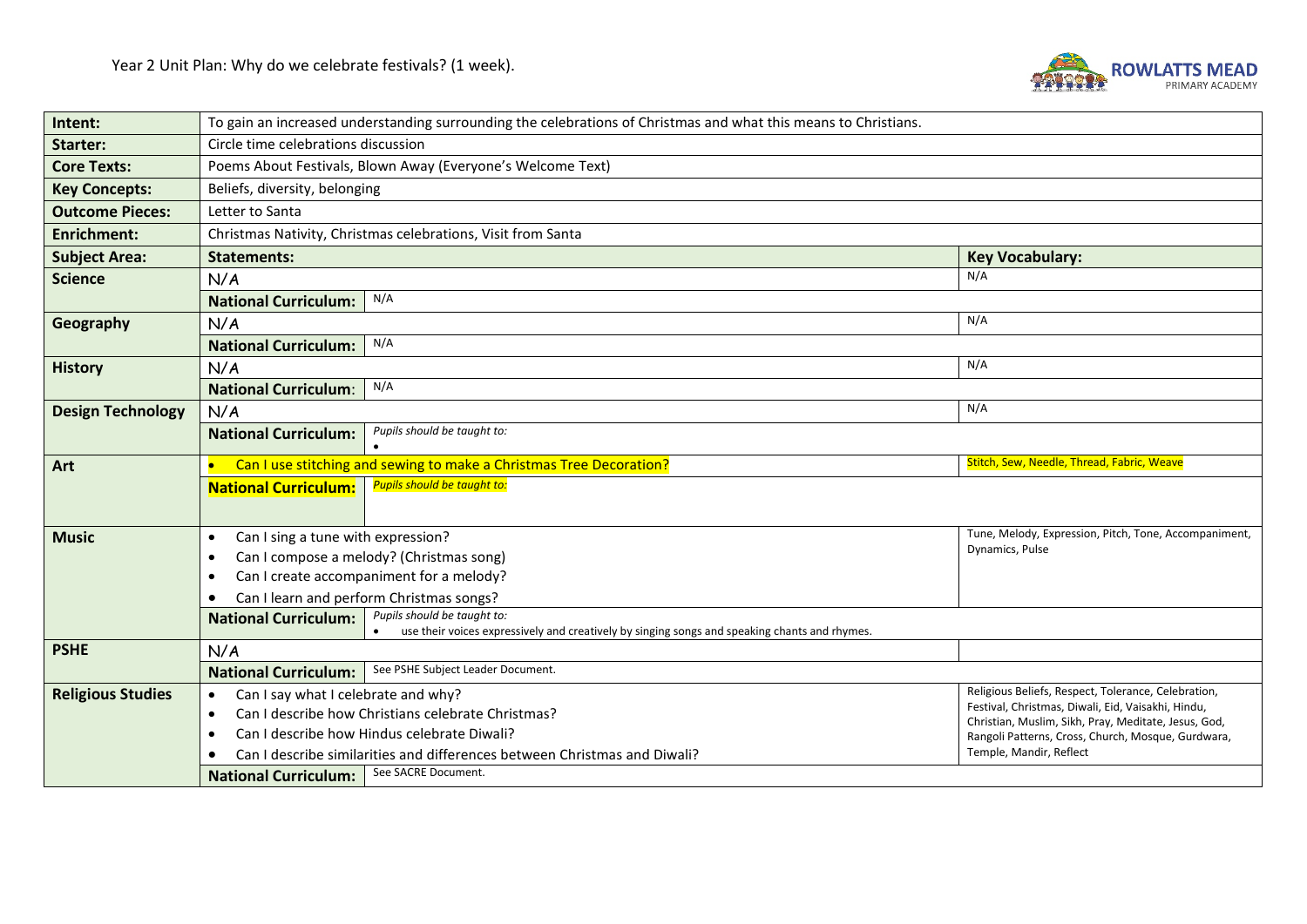

| <b>Computing</b> | N/A                         |                             |  |
|------------------|-----------------------------|-----------------------------|--|
|                  |                             |                             |  |
|                  |                             |                             |  |
|                  |                             |                             |  |
|                  |                             |                             |  |
|                  |                             |                             |  |
|                  |                             |                             |  |
|                  |                             |                             |  |
|                  |                             |                             |  |
|                  |                             |                             |  |
|                  |                             |                             |  |
|                  |                             |                             |  |
|                  |                             |                             |  |
|                  |                             |                             |  |
|                  |                             |                             |  |
|                  |                             |                             |  |
|                  |                             |                             |  |
|                  | <b>National Curriculum:</b> | Pupils should be taught to: |  |
|                  |                             | $\bullet$<br>$\bullet$      |  |